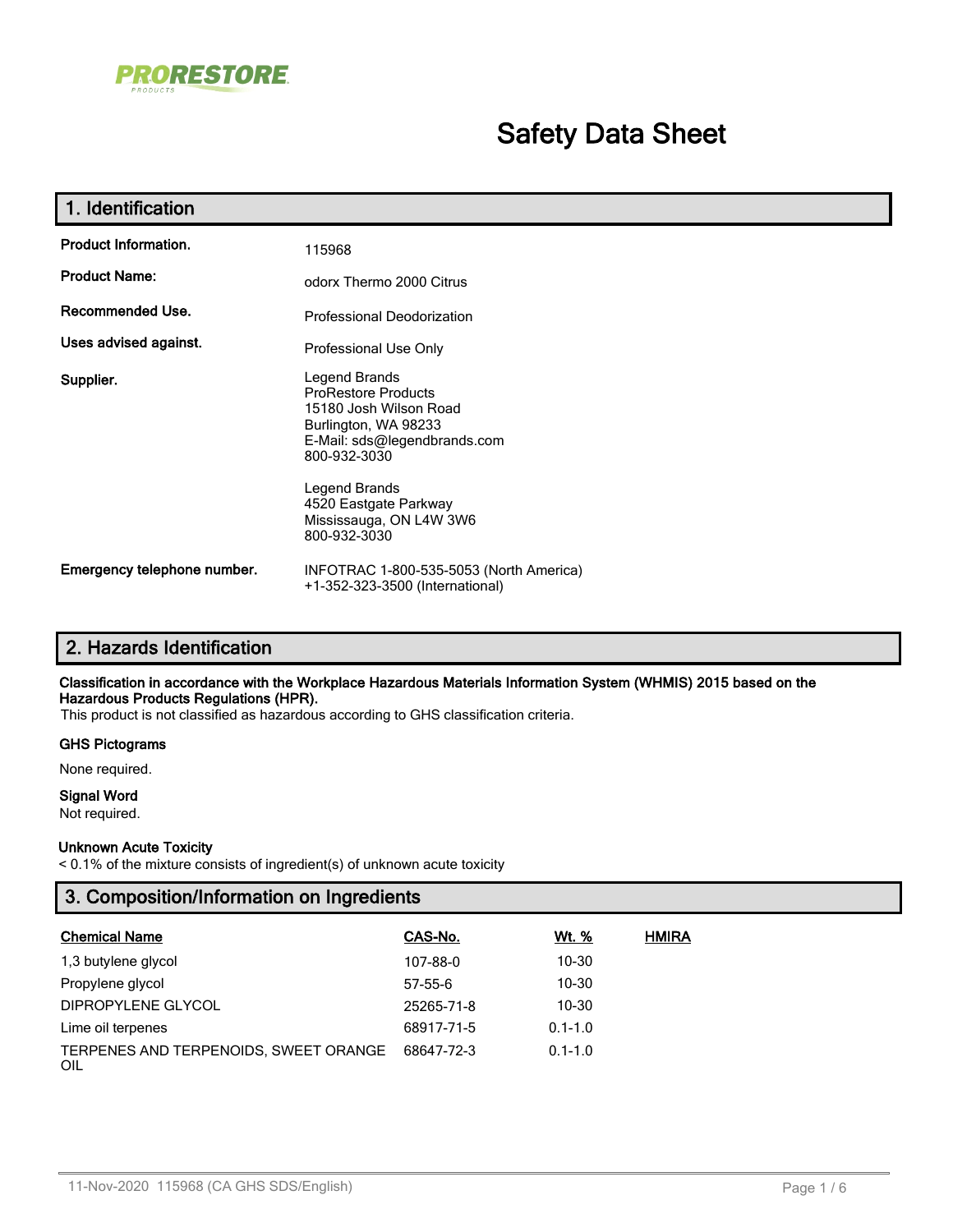## **4. First-aid Measures**

#### **Description of first-aid measures.**

#### **General advice.**

Call a physician if irritation develops or persists. When symptoms persist or in all cases of doubt seek

#### medical advice. **Inhalation.**

Move to fresh air.

## **Skin contact.**

Wash off immediately with soap and plenty of water. Remove all contaminated clothes and shoes.

#### **Eye contact.**

Rinse thoroughly with plenty of water for at least 15 minutes and consult a physician. Remove contact lenses, if present.

#### **Ingestion.**

Do NOT induce vomiting. Never give anything by mouth to an unconscious person. Gently wipe or rinse the inside of the mouth with water.

#### **Symptoms.**

See Section 2.2, Label Elements and/or Section 11, Toxicological effects.

#### **Notes to physician.**

Treat symptomatically.

## **5. Fire-fighting Measures**

#### **Extinguishing media.**

#### **Suitable extinguishing media.**

Use extinguishing measures that are appropriate to local circumstances and the surrounding environment.

#### **Extinguishing media which shall not be used for safety reasons.**

High volume water jet.

#### **Special hazards arising from the substance or mixture.**

No information available.

#### **Advice for firefighters.**

As in any fire, wear self-contained breathing apparatus pressure-demand, MSHA/NIOSH (approved or equivalent) and full protective gear.

## **6. Accidental Release Measures**

#### **Personal precautions, protective equipment and emergency procedures.**

#### **Personal precautions.**

Avoid contact with skin, eyes and clothing. Ensure adequate ventilation, especially in confined areas. Do not breathe vapors or spray mist.

#### **Advice for emergency responders.**

Use personal protection recommended in Section 8.

#### **Environmental precautions.**

Prevent product from entering drains. See Section 12 for additional Ecological information.

#### **Methods and materials for containment and cleaning up.**

#### **Methods for Containment.**

Prevent further leakage or spillage if safe to do so. Pick up and transfer to properly labeled containers.

#### **Methods for cleaning up.**

Use personal protective equipment as required.

#### **Reference to other sections.**

See section 8 for more information.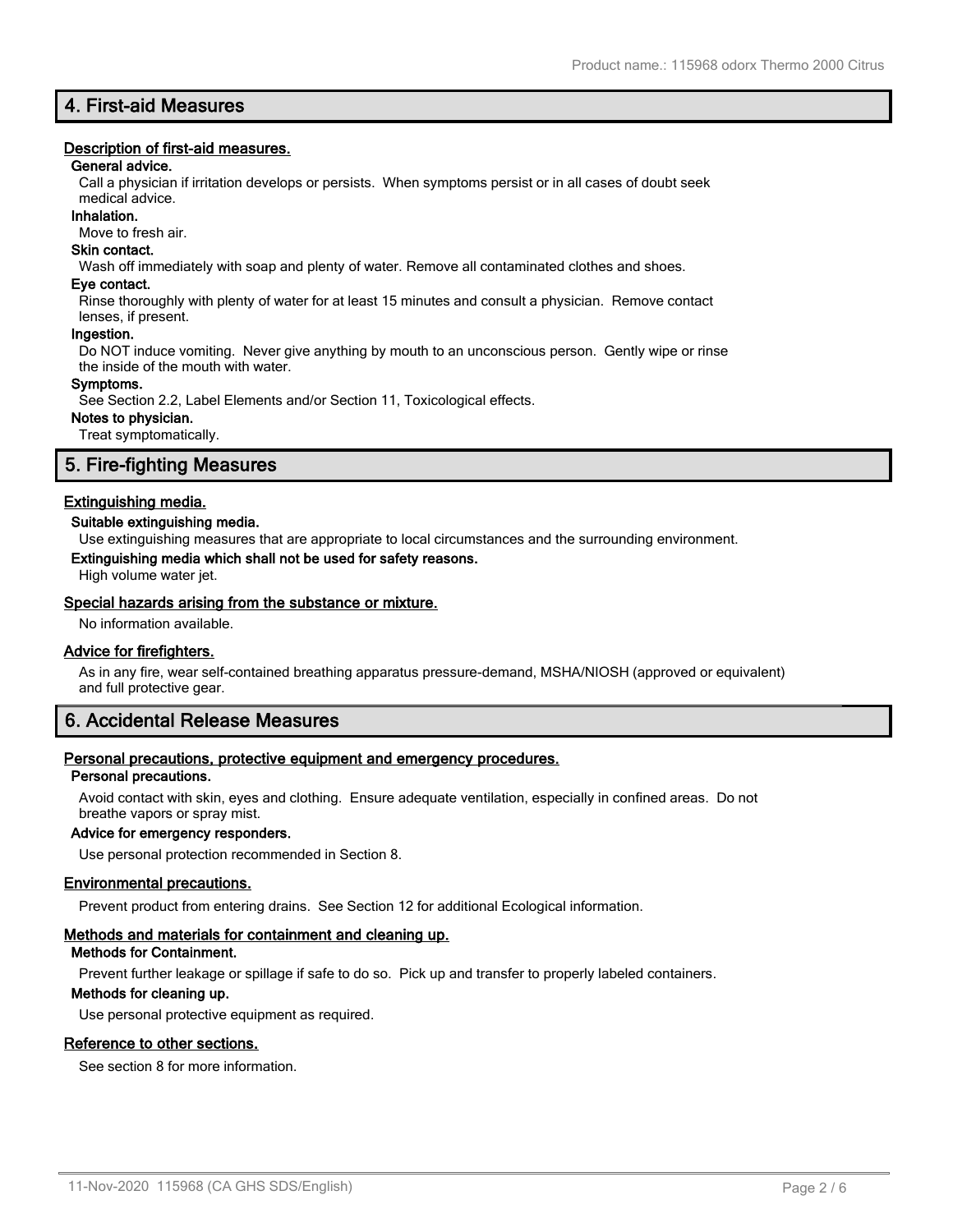## **7. Handling and Storage**

#### **Conditions for safe storage, including any incompatibilities.**

#### **Advice on safe handling.**

Handle in accordance with good industrial hygiene and safety practice.

#### **Hygiene measures.**

See section 7 for more information.

#### **Storage Conditions.**

Keep containers tightly closed in a cool, well-ventilated place.

### **8. Exposure Controls/Personal Protection**

#### **Ingredients with Occupational Exposure Limits Chemical Name ACGIH TLV-TWA ACGIH-TLV STEL OSHA PEL-TWA OSHA PEL-CEILING**

Contains no substances with occupational exposure limit values.

**TLV = Threshold Limit Value TWA = Time Weighted Average PEL = Permissible Exposure Limit STEL = Short-Term Exposure Limit N.E. = Not Established**

#### **Engineering Measures.**

Showers, eyewash stations, and ventilation systems.

#### **Personal protective equipment.**

#### **Eye/Face Protection.**

Safety glasses with side-shields.

#### **Skin and body protection.**

Wear suitable protective clothing.

#### **Respiratory protection.**

In case of insufficient ventilation wear suitable respiratory equipment.

## **9. Physical and chemical properties.**

#### **Information on basic physical and chemical properties.**

| <b>Physical state</b>                     | Liquid                   |
|-------------------------------------------|--------------------------|
| Appearance                                | Clear                    |
| Color                                     | light yellow             |
| Odor                                      | Citrus                   |
| <b>Odor Threshold</b>                     | No Information           |
| рH                                        | 7.00                     |
| Melting/freezing point., °C (°F)          | No Information           |
| Flash Point., °C (°F)                     | 97 (206.60)              |
| Boiling point/boiling range., °C (°F)     | 86 - 324 (186.8 - 615.2) |
| <b>Evaporation rate</b>                   | No Information           |
| <b>Explosive properties.</b>              | No Information           |
| Vapor pressure.                           | No Information           |
| Vapor density.                            | No Information           |
| Specific Gravity. (g/cm <sup>3</sup> )    | 1.030                    |
| Water solubility.                         | No Information           |
| <b>Partition coefficient.</b>             | No Information           |
| Autoignition temperature., °C             | No Information           |
| Decomposition Temperature °C.             | No Information           |
| Viscosity, kinematic.                     | No Information           |
| Other information.                        |                          |
| Volatile organic compounds (VOC) content. | No Information           |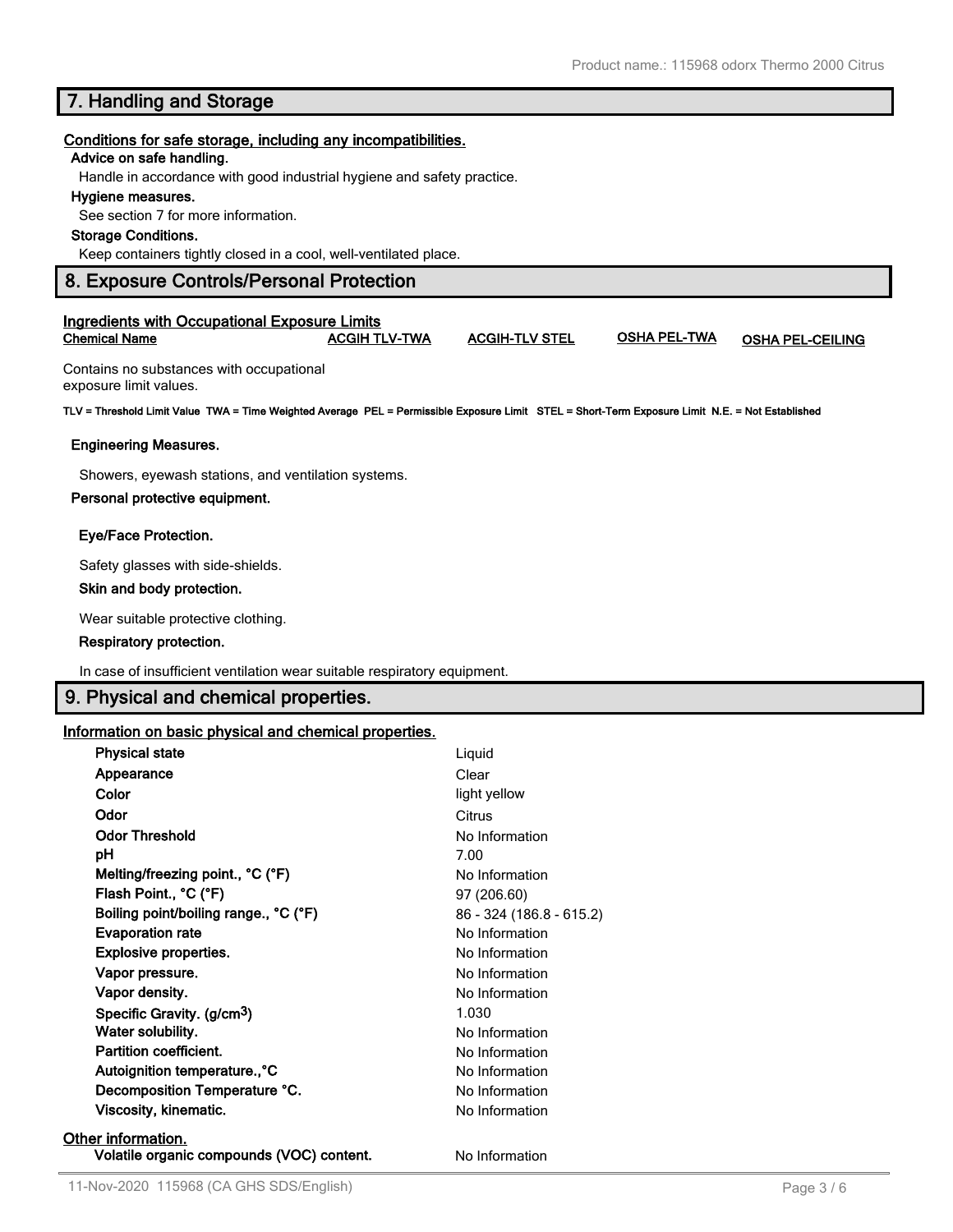# **10. Stability and Reactivity**

#### **Reactivity.**

Stable under normal conditions.

#### **Chemical stability.**

Stable under recommended storage conditions.

#### **Possibility of hazardous reactions.**

None known based on information supplied.

#### **Conditions to Avoid.**

None known.

#### **Incompatible Materials.**

None known based on information supplied.

#### **Hazardous Decomposition Products.**

None known.

## **11. Toxicological Information**

### **Information on toxicological effects.**

#### **Acute toxicity.**

#### **Product Information**

No Information

#### **Component Information.**

| CAS-No.                                             | <b>Chemical Name</b>                                         | LD50 Oral        | <b>LD50 Dermal</b>    | <b>LC50 Inhalation</b> |
|-----------------------------------------------------|--------------------------------------------------------------|------------------|-----------------------|------------------------|
| 107-88-0                                            | 1,3 butylene glycol                                          | 18610 mg/kg Rat  | N.I.                  | N.I.                   |
| $57 - 55 - 6$                                       | Propylene glycol                                             | 20000 mg/kg Rat  | 20800 mg/kg<br>Rabbit | N.I.                   |
| 68647-72-3                                          | TERPENES AND TERPENOIDS, SWEET<br>ORANGE OIL                 | 4400 mg/kg (Rat) | >5 g/kg (Rabbit) N.I. |                        |
| $N.I. = No Information$                             |                                                              |                  |                       |                        |
| Skin corrosion/irritation.<br><b>SKIN IRRITANT.</b> |                                                              |                  |                       |                        |
| Eye damage/irritation.<br>No Information            |                                                              |                  |                       |                        |
|                                                     | Respiratory or skin sensitization.                           |                  |                       |                        |
| No Information                                      |                                                              |                  |                       |                        |
| Ingestion.                                          |                                                              |                  |                       |                        |
| No Information                                      |                                                              |                  |                       |                        |
| Germ cell mutagenicity.                             |                                                              |                  |                       |                        |
| No Information                                      |                                                              |                  |                       |                        |
| Carcinogenicity.<br>No Information                  |                                                              |                  |                       |                        |
| Reproductive toxicity.<br>No Information            |                                                              |                  |                       |                        |
| No Information                                      | Specific target organ systemic toxicity (single exposure).   |                  |                       |                        |
| No Information                                      | Specific target organ systemic toxicity (repeated exposure). |                  |                       |                        |
| Aspiration hazard.                                  |                                                              |                  |                       |                        |
| No Information                                      |                                                              |                  |                       |                        |
|                                                     |                                                              |                  |                       |                        |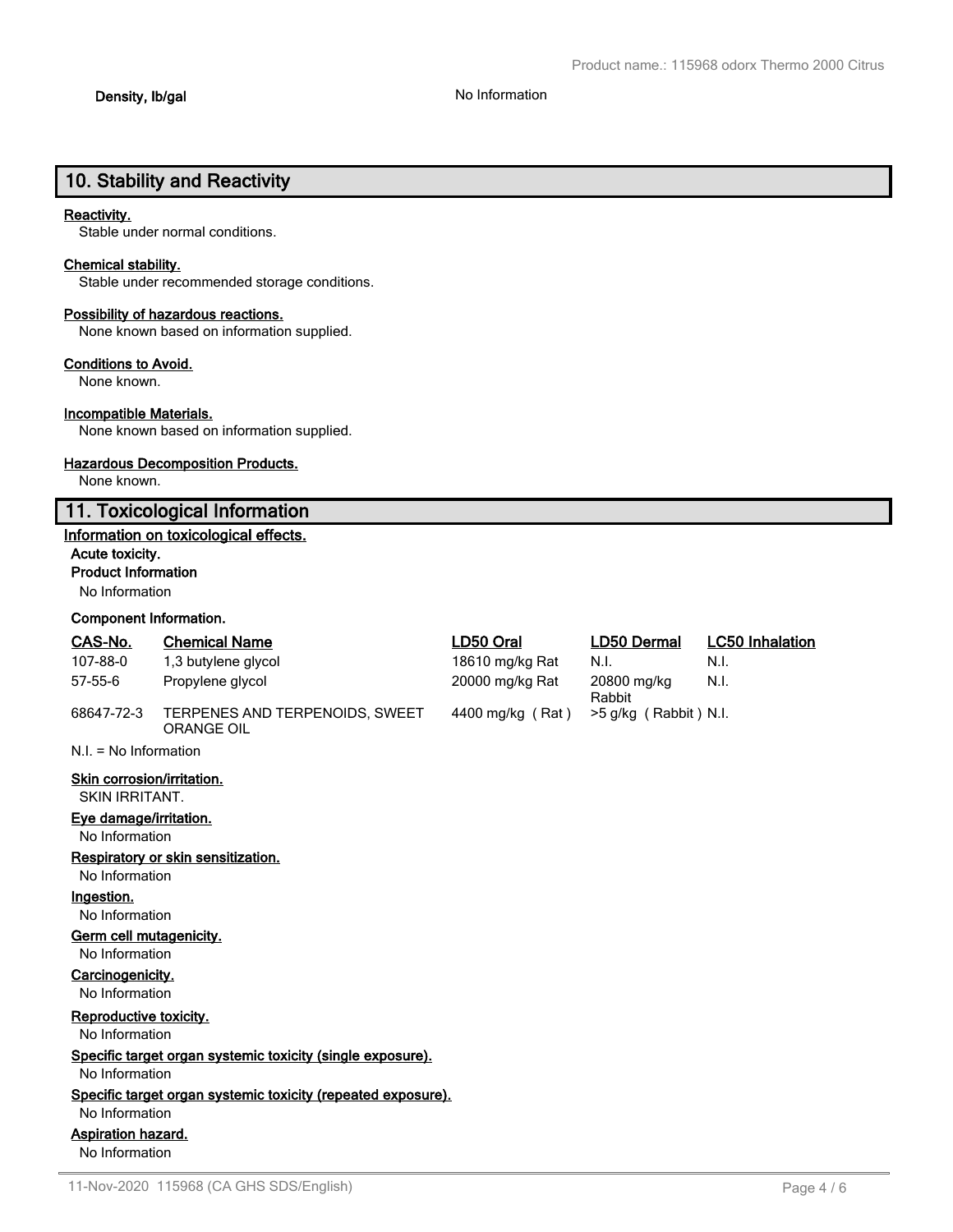## **Primary Route(s) of Entry**

No Information

## **12. Ecological Information**

### **Toxicity.**

27.42% of the mixture consists of ingredient(s) of unknown aquatic toxicity

## **Ecotoxicity effects.**

| Chemical Name    | <b>Toxicity to algae</b>      | Toxicity to fish               | Toxicity to daphnia and other<br>aquatic invertebrates |  |
|------------------|-------------------------------|--------------------------------|--------------------------------------------------------|--|
|                  |                               | LC50 96 h Oncorhynchus mykiss  |                                                        |  |
|                  |                               | 51600 mg/L, LC50 96 h          |                                                        |  |
| Propylene glycol | EC50 96 h Pseudokirchneriella | Oncorhynchus mykiss 41 - 47    | EC50 48 h Daphnia magna                                |  |
| $57-55-6$        | subcapitata 19000 mg/L        | mL/L, LC50 96 h Pimephales     | >1000 mg/L                                             |  |
|                  |                               | promelas 51400 mg/L, LC50 96 h |                                                        |  |
|                  |                               | Pimephales promelas 710 mg/L   |                                                        |  |

## **Persistence and degradability.**

No data are available on the product itself.

### **Bioaccumulative potential.**

Discharge into the environment must be avoided.

#### **Mobility in soil.**

No information

#### **Other adverse effects.**

No information

## **13. Disposal Considerations**

## **Waste Disposal Guidance.**

Disposal should be in accordance with applicable regional, national and local laws and regulations.

## **14. Transport Information**

| DOT                                    | No Information                  |
|----------------------------------------|---------------------------------|
| <b>Additional Information:</b>         | Not Regulated                   |
| IMDG<br><b>Additional Information:</b> | No Information<br>Not Regulated |
| IATA                                   | No Information                  |

## **15. Regulatory Information**

## **International Inventories:**

| <b>TSCA</b>          |  |
|----------------------|--|
| <b>DSL</b>           |  |
| <b>DSL/NDSL</b>      |  |
| <b>EINECS/ELINCS</b> |  |
| <b>ENCS</b>          |  |
| <b>IECSC</b>         |  |
| <b>KECI</b>          |  |
| <b>PICCS</b>         |  |
| <b>AICS</b>          |  |
| <b>NZIoC</b>         |  |
| TCSI                 |  |